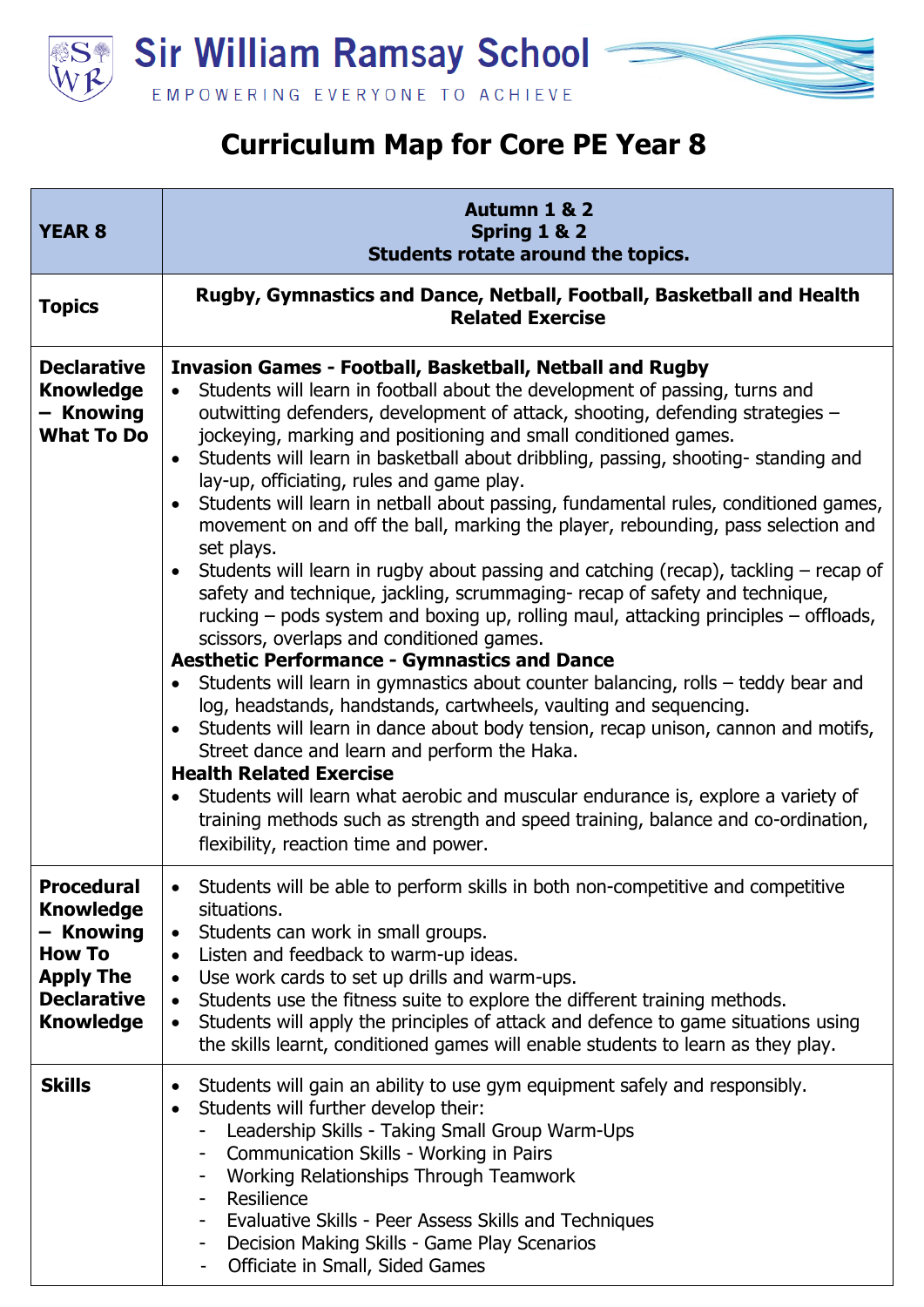| <b>Links To</b><br><b>Prior</b><br><b>Learning</b> | Students will build upon knowledge of all sports from Year 7.<br>$\bullet$<br>Students may be outside school participating in sports clubs.<br>$\bullet$<br>Students may be participating in extra-curricular school sport.<br>$\bullet$                                                                                                                                                                                                                                                                                                                                                                                                                                                                                                                                 |
|----------------------------------------------------|--------------------------------------------------------------------------------------------------------------------------------------------------------------------------------------------------------------------------------------------------------------------------------------------------------------------------------------------------------------------------------------------------------------------------------------------------------------------------------------------------------------------------------------------------------------------------------------------------------------------------------------------------------------------------------------------------------------------------------------------------------------------------|
| Literacy/<br><b>Numeracy</b>                       | Students will use numbers when scoring during tournaments<br>$\bullet$<br>Students will use key words and terms<br>$\bullet$<br>Students will work from booklets if unable to take part in the lesson<br>$\bullet$<br>Students will be measuring using time.<br>$\bullet$<br>Students will use oracy when giving feedback to others during lesson plenaries.<br>$\bullet$                                                                                                                                                                                                                                                                                                                                                                                                |
| <b>Cross</b><br><b>Curricular</b>                  | Anatomy and Physiology - identify bones and muscles<br>$\bullet$<br>Responding to music in dance and gymnastics<br>$\bullet$<br>Use of imagination when creating dance and gymnastics routines.<br>$\bullet$<br>Demonstrating Sportsmanship:<br>$\bullet$<br>Enforce Rules and Follow the Officials' Decisions<br>Fair Play<br>Mixed Ethnic and Religious Classes<br>Mixed Gender Classes<br>Mixed Socio-Economic Classes<br>Sportsmanship (encouraged and rewarded)<br>Teamwork<br>Respecting Peers, Equipment, Staff etc.<br>Prevention of Discrimination<br>Responsibility for Actions (including own learning, others learning and<br>equipment)<br>Kaleidoscope Questions Cover:<br><b>Winter Olympics</b><br>Sports Psychology<br>Type of Leader<br>Money in Sport |
| <b>Assessment</b>                                  | End of activity assessment using the PE assessment grid.<br>$\bullet$                                                                                                                                                                                                                                                                                                                                                                                                                                                                                                                                                                                                                                                                                                    |

| <b>YEAR 8</b>                                                            | Summer 1 & 2<br><b>Students Rotate Around The Topics</b>                                                                                                                                                                                                                                                                                                                                                                                                                                                                                                                                                                                                                                                                                                                                                                                                                                                                                                                                                                                                                                                                     |
|--------------------------------------------------------------------------|------------------------------------------------------------------------------------------------------------------------------------------------------------------------------------------------------------------------------------------------------------------------------------------------------------------------------------------------------------------------------------------------------------------------------------------------------------------------------------------------------------------------------------------------------------------------------------------------------------------------------------------------------------------------------------------------------------------------------------------------------------------------------------------------------------------------------------------------------------------------------------------------------------------------------------------------------------------------------------------------------------------------------------------------------------------------------------------------------------------------------|
| <b>Topics</b>                                                            | <b>Cricket, Tennis, Rounders, Athletics and Softball</b>                                                                                                                                                                                                                                                                                                                                                                                                                                                                                                                                                                                                                                                                                                                                                                                                                                                                                                                                                                                                                                                                     |
| <b>Declarative</b><br><b>Knowledge</b><br>– Knowing<br><b>What To Do</b> | <b>Striking and Fielding Games - Cricket, Softball, Rounders</b><br>Students will learn in cricket the development of fielding – long barriers and<br>throwing, catching from varying distances, development of batting $-$ drive, cut and<br>pull, bowling with different run up distances and game play.<br>Students will learn in softball about throwing and catching (recap), long barrier<br>$\bullet$<br>fielding, one handed retrieval, batting placement and backstop work.<br>Students will learn in rounders about the rules (recap), tactics, batting $-$ develop<br>$\bullet$<br>technique and ball placement, speed and accuracy of bowling, catching and<br>throwing, attacking and defending principles through game play.<br><b>Net Games - Tennis</b><br>Students will learn the basic serves and strokes, backhand slice, smash, lob, serve<br>development, volleying and game play.<br><b>Athletics - Track and Field Events</b><br>Students will learn techniques in sprinting, hurdles, long distance running -<br>$\bullet$<br>400m/800m/1500m, long jump, triple jump, javelin, shot putt and relay. |